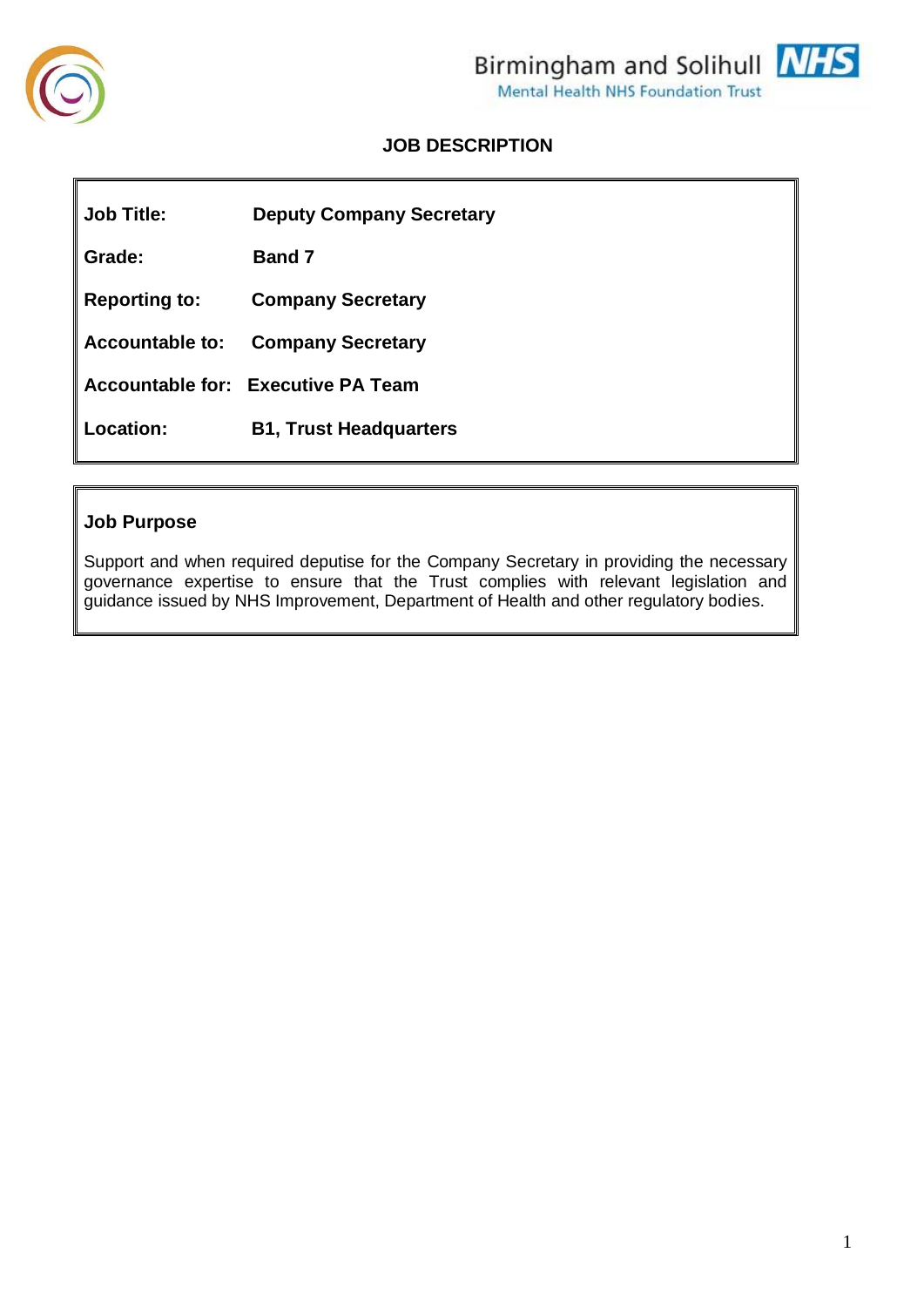## **Job Summary**

To be responsible for the effective running of the Executive Support Office and line management of the Support Office PA's ensuring management of appraisal, disciplinary, grievance, recruitment/ appointment, performance review and dismissal

The post holder will take a lead responsibility in the management and implementation of the Trust's Membership Strategy, Membership Recruitment Plan and Membership Communication Plans. Manage the Trust's membership database including maintaining and updating data and the production of management reports. They will also be the main point of contact for all members.

The post holder will manage the directors' personal files to ensure compliance with the Fit and Proper Person's test.

The post holder must be able to work autonomously with a sound understanding of corporate governance, to manage workload and ensure information is communicated appropriately and enquiries are directed correctly.

The post holder will liaise with a wide range of people, partner organisations and agencies, both internally and externally on behalf of the Trust, ensuring that a professional image is maintained at all times through appropriate use of language and behaviour

To provide a high level, professional and confidential executive support function to the Chair, Non-Executive Directors, Governors and Members ensuring they are fully briefed and prepared for their respective activities.

The post holder will be responsible for ensuring compliance with agreed governance procedures within the Trust and will be responsible for servicing a number of Trust meetings.

The post holder will have a specific role in providing effective governance support to the Council of Governors.

Provide effective governance and secretariat support to the Trust Board and subcommittees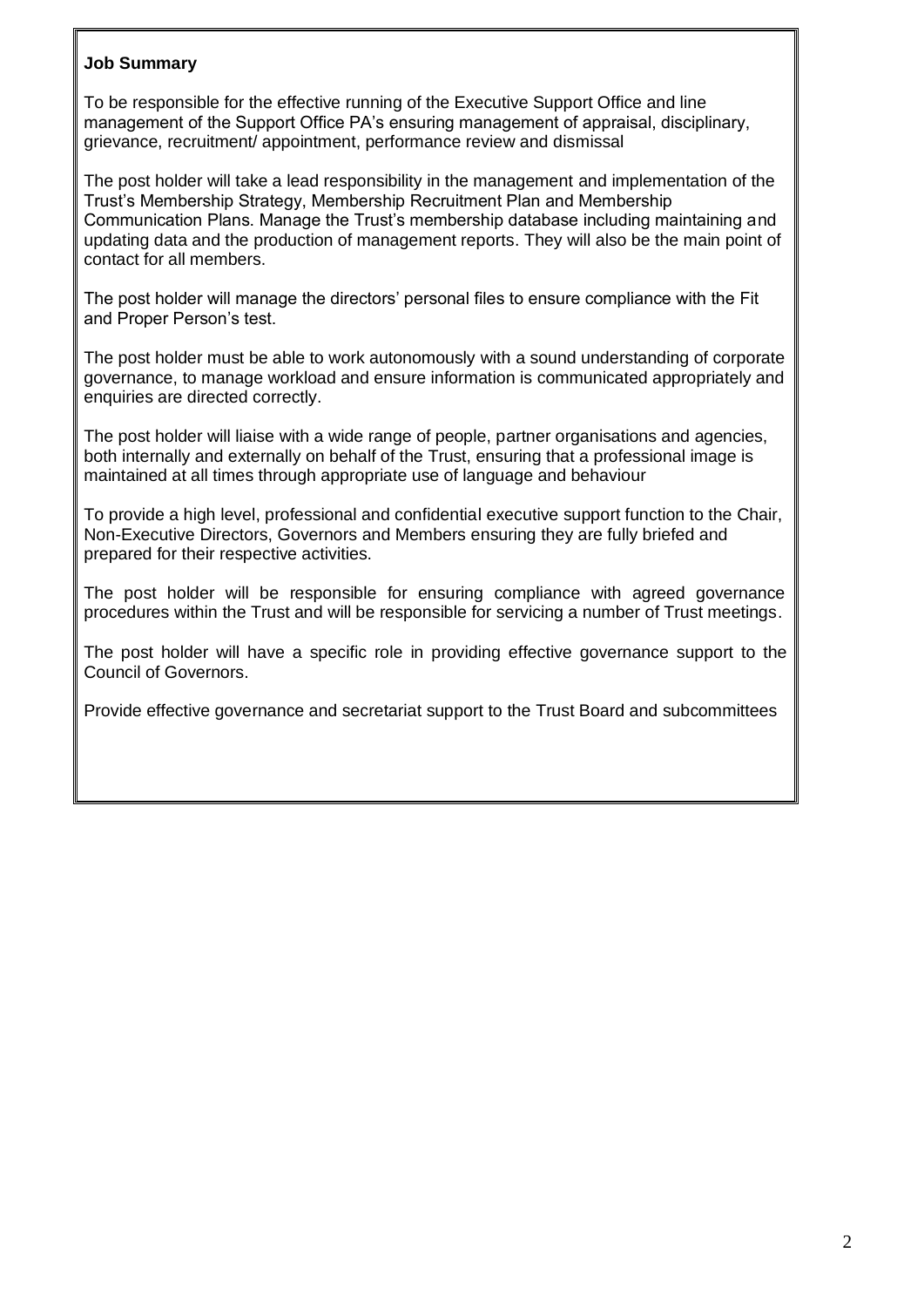# **Organisational Chart**

*Department organisation chart, which identifies where the vacancy is and reporting relationships*



# **Key Communications and Working Relationships**

- **Internal:** Company Secretary**,** Chair, Chief Executive, Executive Directors, Governors, Professional Leads, Clinical and non Clinical mangers, PA's to Senior Directors,
- **External:** NHS organisations, other stakeholder partner organisations, Monitor and members of the public, Internal and External Auditors

### **Principal Duties and Responsibilities**

- 1. To be responsible for line managing and co-ordinating the Executive PA Support Office Team.
- 2. To provide leadership, advice and guidance to the Executive PA Support Office team. To line manage the team on a day to day basis ensuring the robust monitoring and review of sickness absence, performance and work allocation. To be responsible for the management of appraisal, disciplinary, grievance, recruitment/ appointment, and performance review.
- 3. To ensure that effective annual appraisals and KSF outlines are monitored and achieved. Identify training needs of the team members and ensure Personal Development Plans are in place.
- 4. To establish and maintain robust systems, processes and standards to deliver a high quality professionally focused service. To develop appropriate policies and office procedures to support and maintain professional standards.
- 5. To work with Trust staff, statutory agencies, the Board and the Council to ensure that the Trust, and where appropriate its employees, receive robust, timely and accurate advice and services on corporate governance matters.
- 6. Develop and advise the Chair and subcommittee chairs on the forward plans for their meetings and link the plans and agendas to the strategic requirements of the Trust, the timely distribution of papers for the Council of Governors and the Board of Directors as well as their associated committees. To take and produce accurate detailed minutes of the meetings.
- Maintaining an action tracker for each meeting, ensuring that this is continually updated liaising with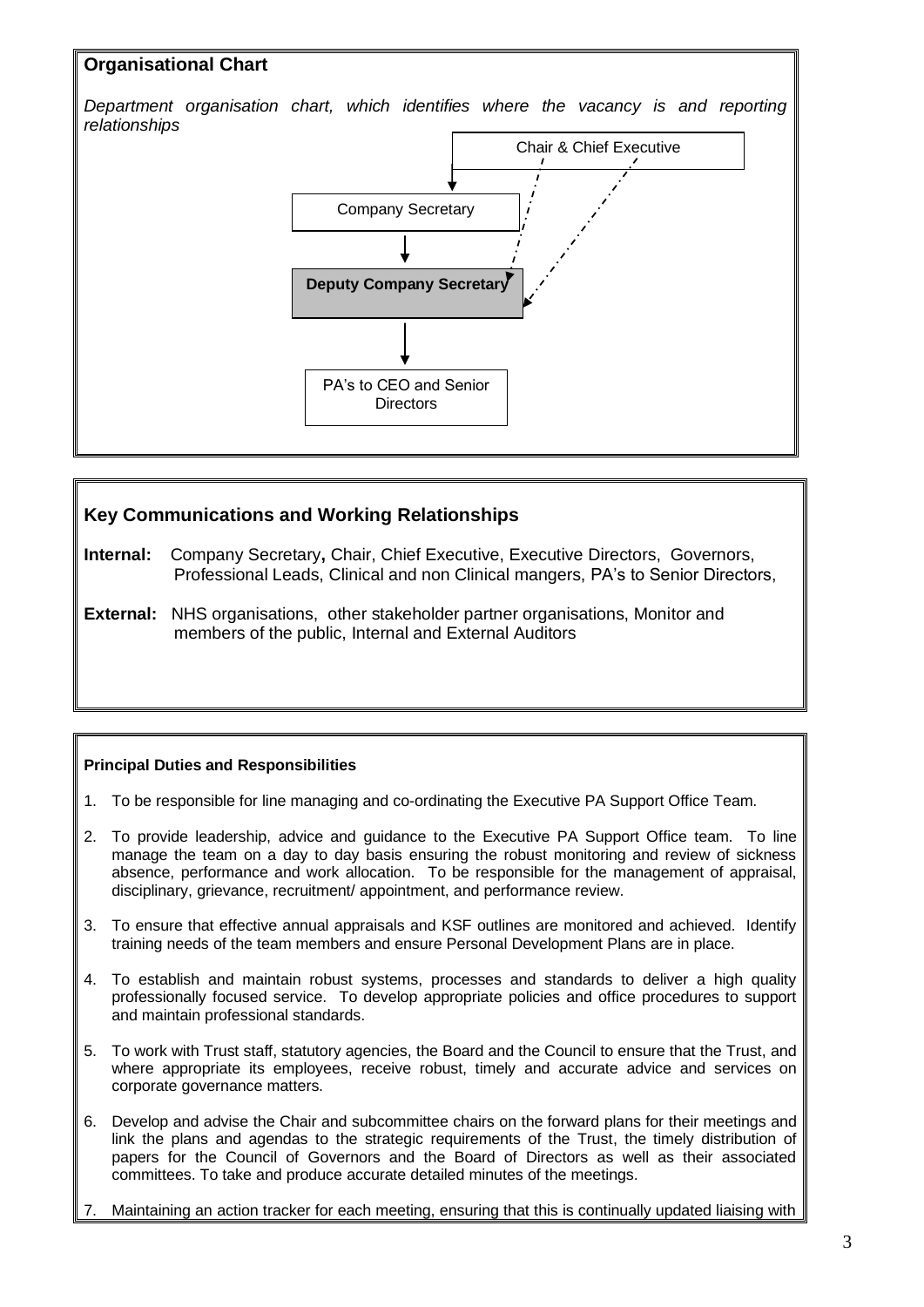senior officers to record latest action status.

- 8. To deputise for the Company Secretary in their absence and to represent the Company Secretary at meetings as required
- 9. To ensure the provision of administrative support and technical advice to the Non-Executive Directors and the wider Board as required.
- 10. To represent the Trust at external forums and events.
- 11. To maintain effective communication and liaison with Non-Executive Directors (NEDs), Executive Directors and Governors of the Trust. To act as a point of contact for NEDs.
- 12. To support the Trust Secretary in the maintenance and monitoring of the Trust's Constitution, and compliance with the Licence Conditions and the Risk Assessment Framework.
- 13. To support the Trust Secretary in the management and development of Trust policies relevant to your post, e.g. to have overall responsibility for the Declarations Policy and for its practical implementation. Taking the policy through the required governance procedures and working groups for consultation.
- 14. To support the Chair in the maintenance and development of relationships between Governors, Members and Directors.
- 15. To support the Trust Secretary in the management of the Board Assurance Framework and the assurance mapping process to identify and record the key sources of assurance from a number of crucial lines of complex information sources and present the findings to the Trust board and the Council of Governors for assurance of the effectiveness of how key strategic risks are managed or mitigated, and of the key controls and processes that are relied on to manage risks and as a result support in the achievement of the Trusts agreed strategic objectives.
- 16. To work closely with clinical and non-clinical staff (including directors) to ensure that the Trust's Governance Documents are regularly reviewed and in place.
- 17. To maintain the Trust's statutory publications and oversee the development and management of the website area for ensuring an effective central policy archive and register.
- 18. To assist the Company Secretary in the maintenance, development and publication of all corporate documents.
- 19. Sole responsibility for the operation of the BoardPad information system, this includes software updates, training and reviewing annually before contacts are renewed. Also manage the hardware of the Board members iPad's and ensure that a paper back up of all Board and Committee papers is maintained.
- 20. To ensure that feedback on staff and service user Board story are appropriately reported on so that lessons can be learnt and future agendas developed.
- 21. Responsible to receive, review and carry out an analysis of the Annual Declarations of interest from Non-Executives, Executives, Governors, Staff at Band 8c and above and all medical staff. Carry out a cross check of all declarations against the previous year's declarations, Companies House Records and the Insolvency Register. Analyse the registers and alert the Trust Secretary to any concerns or conflicts.
- 22. To assist the Company Secretary in the preparation of Audit Committee reports on governance matters.
- 23. Extract and analyse highly complex and diverse data and information and provide reports to Board subcommittee, and managerial teams. Develop highly complex reports based on an analysis of a range of options, recommending the optimal approach to be adopted.
- 24. Provide and receive often complex, sensitive or contentious multiple stands of information; and present them in a hostile antagonistic or highly emotive atmosphere and at times to a large group.
- 25. Communicate governance and statutory related information to the Chief Executive and Trust Board Chair; Presenting at the AGM, Trust Board, Sub Committees and Educational Institution Open Days, third sector Conferences and Seminars and Membership events, presenting to a wide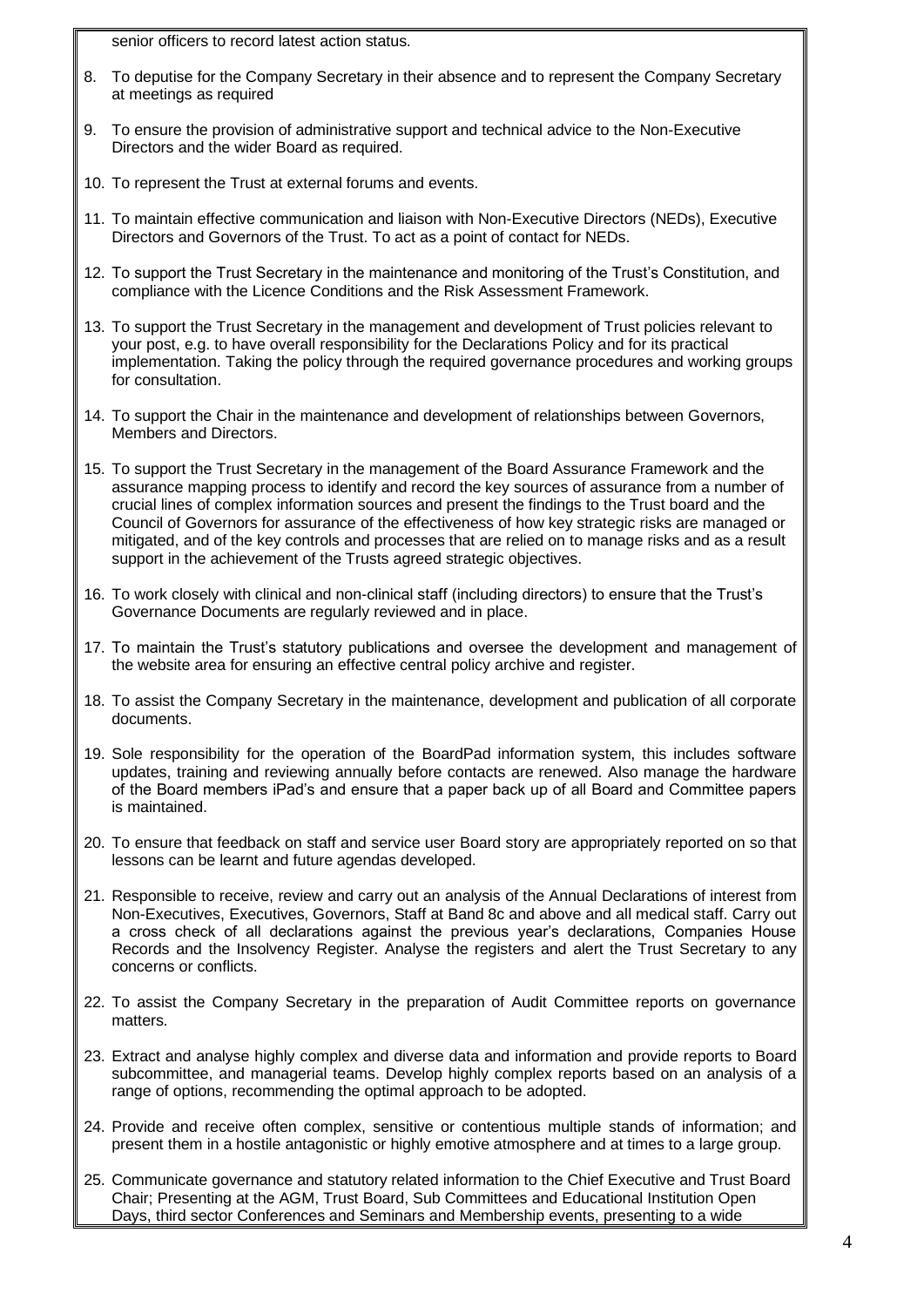ranging audience which includes Executives, Non-Executive Directors, Service Users, Carers and Service User Reps and the public, where their maybe barriers to understanding, your approach may need to be adjusted.

- 26. To coach and assist staff in the production of Board, Committee or Council of Governors reports and/or provide instruction on the required content.
- 27. To receive analyse and respond to, or direct, incoming communications addressed to the Chair, Non-Executive Directors or Governors.
- 28. Make available documents for public inspection where appropriate.
- 29. Analyse and interpret complex governance regulations and guidance and subsequently communicate such information in a form that promotes organisational understanding. This will require a clear knowledge and understanding of complex specialist areas such as the Trust's Constitution, Standing Orders and relevant legislation, and the ability to interpret them accurately to provide clear guidance to Directors and Governors at short notice on matters of importance.
- 30. Assist the Company Secretary in establishing effective arrangements for the induction of Directors and Non-Executive Directors and provide advice and support regarding the discharge of their duties.
- 31. Ensure that the Board of Directors is enabled to self-certify against all required Board Statements, and, Ensure that all returns and self-certifications required by monitor, the Independent Regulator, are submitted in full and on time;
- 32. Maintain annual work plans of relevant Committees / Sub Groups, and coordinate annual reviews of Terms of Reference. Maintain the Trust's Corporate Calendar for Board and Committee meetings.
- 33. To support the Trust Secretary in the preparation of the Trust's Annual Report through the timely management and coordination of relevant information from Trust directorates.
- 34. Responsible for minutes of formal meetings, reports and briefing papers to a high professional standard and in accordance with relevant timescales, which requires prolonged concentration.
- 35. Lead the induction process for members of the Council of Governors and provide Governors with advice and support regarding the discharge of their duties.
- 36. Provision of administrative resources to facilitate effective working of the Council of Governors including organisation of meeting venues and scheduling of meetings in accordance with the Constitution.
- 37. Undertake research, including training needs analysis, in relation to the Council and provide succinct reports for the Chairman, the Council of Governors and the Company Secretary so that the individual and collective development needs of Governors and the Council respectively are met. Manage the delivery of resulting development programmes appropriately.
- 38. Support the Communications department in the planning and arrangements for the Annual Members Meeting and other ad hoc events.
- 39. Exercise a freedom to act to ensure that all Governor elections and inductions, Governor DBS checks, Governor training, Governor declarations of eligibility and interests, meeting administration for the Council and its Sub-Groups are planned, recorded and administered to high standards of probity and efficiency.
- 40. Brief the Company Secretary on all material matters relating to the Council and / or individual Governors which might impact on the effective and efficient administration of the governance structure.
- 41. Advice and guidance to members of the public, service users and carers in relation to the implications of the NHS Act 2006 with regard to their rights to membership and governorship of the Foundation Trust.
- 42. Interpret national policy to develop, implement and own the Trust's Membership Strategy, Membership Recruitment Plan and Membership Communication Plans
- 43. Proactively recruit members from within and outside the Trust.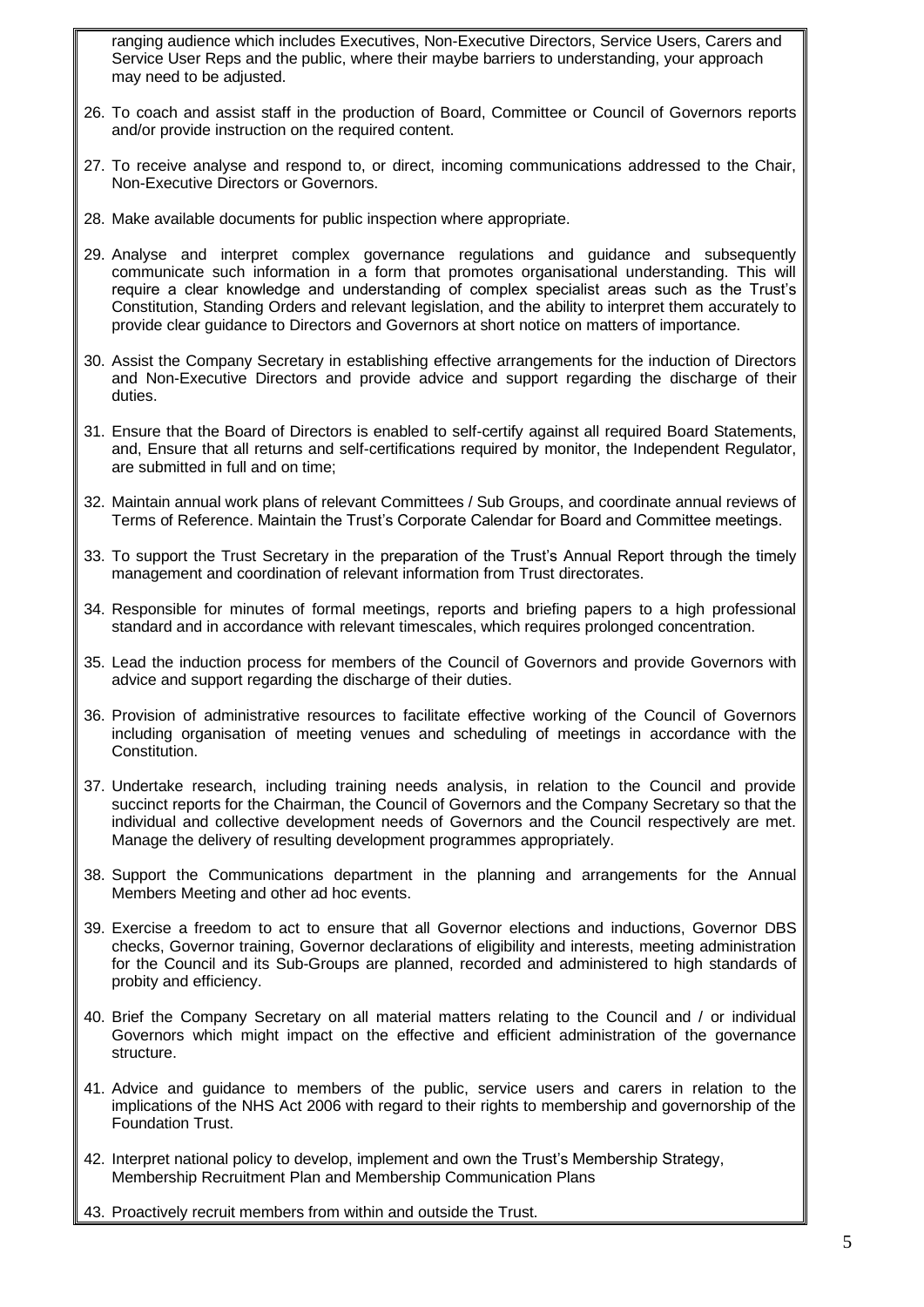- 44. Lead and develop the continuing work plan for the Membership Recruitment and Engagement Working Group to facilitate and support the development and implementation of an effective membership recruitment and engagement strategy.
- 45. First point of contact for circa 8,000 service user, carer or general public Members and the Governors. Ensure that concerns and enquiries from the members about services are subject to robust investigation and responded to appropriately. Utilise advanced communication skills to communicate complex and sensitive information in situations which may be contentious or hostile.
- 46. Manage the supplier relationships with the Membership Database host and the Returning Officer and ensure that value for money is obtained from contracting arrangements.
- 47. Develop member surveys, run member focus groups; source and arrange membership clinical information events.
- 48. Analyse the demographics of the membership, compare and contrast with National Census and other available information. Utilising these data extracts from an number of sources to interrogate the membership data and establish the demographics of our membership, ensuring that they are representative of our local population and offer guidance and a plan of action of how to engage and recruit to "hard to reach" communities and bring the Trust In line with the Equality Act 2010.
- 49. Give opinion and course of action to the Trust on where the membership data is in conflict to that of the Membership and Governor Engagement Strategy action plans.
- 50. Preparation of appropriate data extracts for specific member groups as required by the Trust, for any activities being undertaken by the Trust such as consultation on key areas of interest identified, targeted communications etc;
- 51. Produce the annual membership report for publication and to present to the members and general public at the Annual General Meeting (AGM) and support relevant governors in presenting their report.
- 52. Developing and putting in place plans to delivery the membership engagement and development strategy. This will require good project management skills and attention to detail as well as creative thinking and solutions driven and engagement focussed approach. This work will involve monitoring membership numbers to determine where there may be gaps, and creating a diverse programme of events/outreach activities. Exploring the possibilities for working closely and delivering events with the Community Engagement, communications and volunteering teams and ensuring opportunities are reflected in membership engagement plans and working with the Trust so that Governors are involved with this; as well as researching the approach at other FTs to identify best practice and to reflect this in the Trusts approach to engagement with the membership.
- 53. Develop and participate in initiatives for joint working with other Foundation Trusts and the Foundation Trust Network and effectively represent the Trust.
- 54. Represent the Trust in membership recruitment campaigns with external stakeholders, public and patient groups and at exhibitions and recruitment events in the community.
- 55. Provide general non-clinical advice to patients/clients/relatives who are members of the Trust, giving advice on a range of issues including the complaints procedure, service information, membership information and Governor election processes.
- 56. Promote the work of the Trust and the Governors, including through writing articles for the website and newsletter and representing the Trust at external stakeholder meetings and events, including speaking at conferences, open days and other public fora.
- 57. Ensuring the sections on the website related to governors and membership are kept up to date
- 58. Manage and publicise the Governor election process in accordance with the Model Election Rules.
- 59. Act as the main point of contact between the Trust and the election services company, in order to ensure the smooth running of elections.
- 60. Lead on ensuring the efficient and timely production of election campaigns and preparation of election materials.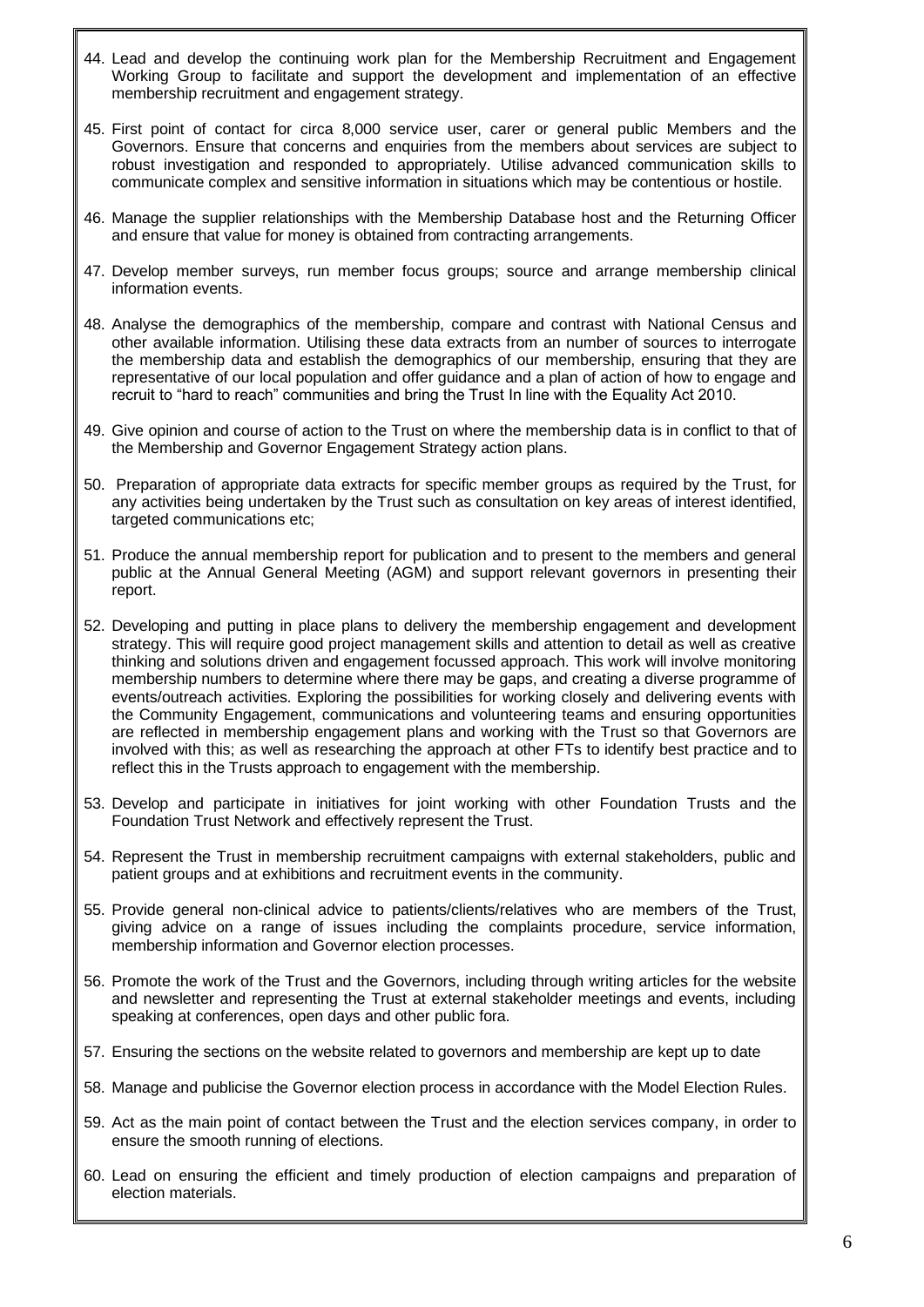- 61. Support service users, carers, staff and members of the public through the election process.
- 62. To use own initiative in deciding how workload allocation, development of processes and monitoring systems are best achieved.
- 63. To be authorised signatory to sign off travel expenses, agency/bank sheets and purchase orders up to the value of £1,000 per month or over £1,000 per month.
- 64. Participate in contract negotiations as required.
- 65. Ensure that arrangements are in place for any payments due to governors, service users or carers who attend meetings of the Trust Board.
- 66. To provide support to the Company Secretary and undertake specific work as required.
- 67. The proven ability to work with significant autonomy and to make decisions based on sound wellinformed judgement.
- 68. Ability to work as member of a team across multi-functional services and also work independently.
- 69. Frequent requirement to use road transportation to attend meetings Trust wide and attend internal and external membership engagement events some of which could be nationwide.
- 70. Participate in staff training & development activities
- 71. Identify and take responsibility for own development and helps to develop others.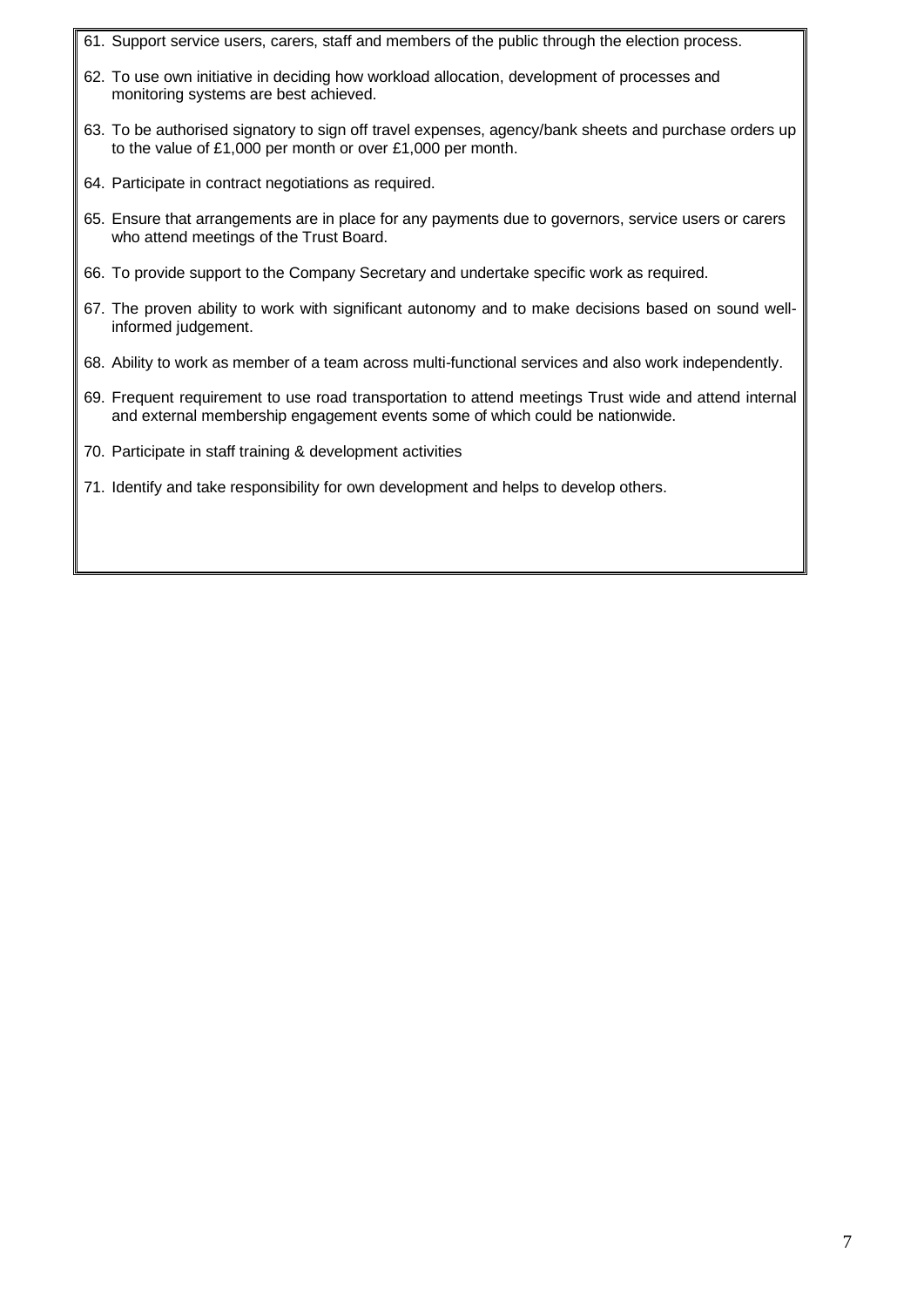### GENERAL

#### Safeguarding & Control of Infection

Every member of staff has a responsibility to be aware of and follow at all times, the relevant National and local policy in relation to the Safeguarding of Children, the Safeguarding of Vulnerable Adults and the prevention and Control of Infection

#### Clinical Posts only

Candidates should demonstrate a commitment to working with families and carers and to practicing family intervention according to government and Trust policies. All roles that manage others should have in the person spec under skills

Demonstrate a management style which is supportive of the "BSMHFT Managers Behavioural Profile"

#### **Confidentiality**

It is a condition of employment that staff will not disclose any information obtained in the course of their duties other than to those entitled to receive it. The postholder must ensure that the confidentiality of personal data remains secure and the terms of the Data Protection Act and relevant trust policies are met in respect of information held on the Trust's computerised systems.

#### Equal Opportunities

The Trust is committed to equality of opportunity. all staff are required to comply with current legislation, trust policies and guidance good practice and the NHS Executive's Planning & Priorities Guidance 1996/7.

#### Health and Safety

Staff must ensure that they are familiar with the requirements of the Health and Safety at Work Act (1974), the Trust's Health & Safety policies/codes of practice or regulations applicable to the work place.

#### Training education and development

All staff are required to participate in any necessary training and development, to keep up to date with the requirements of the job.

#### No Smoking

This Trust acknowledges its responsibility to provide a safe, smoke free environment, to its employees, service users and visitors. The Trust therefore actively discourages smoking on Trust property.

### Infection Control:

The post holder is required to ensure as a *manager / supervisor* that

- infection control responsibilities are clearly identified allocated and understood within their team and that appropriate resource, training and support is provided to ensure that they are compliant with Trust policies and procedures
- staff are supported to attend necessary training and ongoing professional development to support their responsibilities and ensure full awareness
- arrangements are reviewed with staff through the Trust appraisal / development review process
- adequate mechanisms for supervision and monitoring exist to ensure that arrangements are effective

*This job description is indicative only, and the post will continue to evolve as the Trust's priorities develop. It will therefore be revised in consultation with the post holder from time to time, and not less than annually. You may also be required to provide cover in other areas following appropriate discussion.*